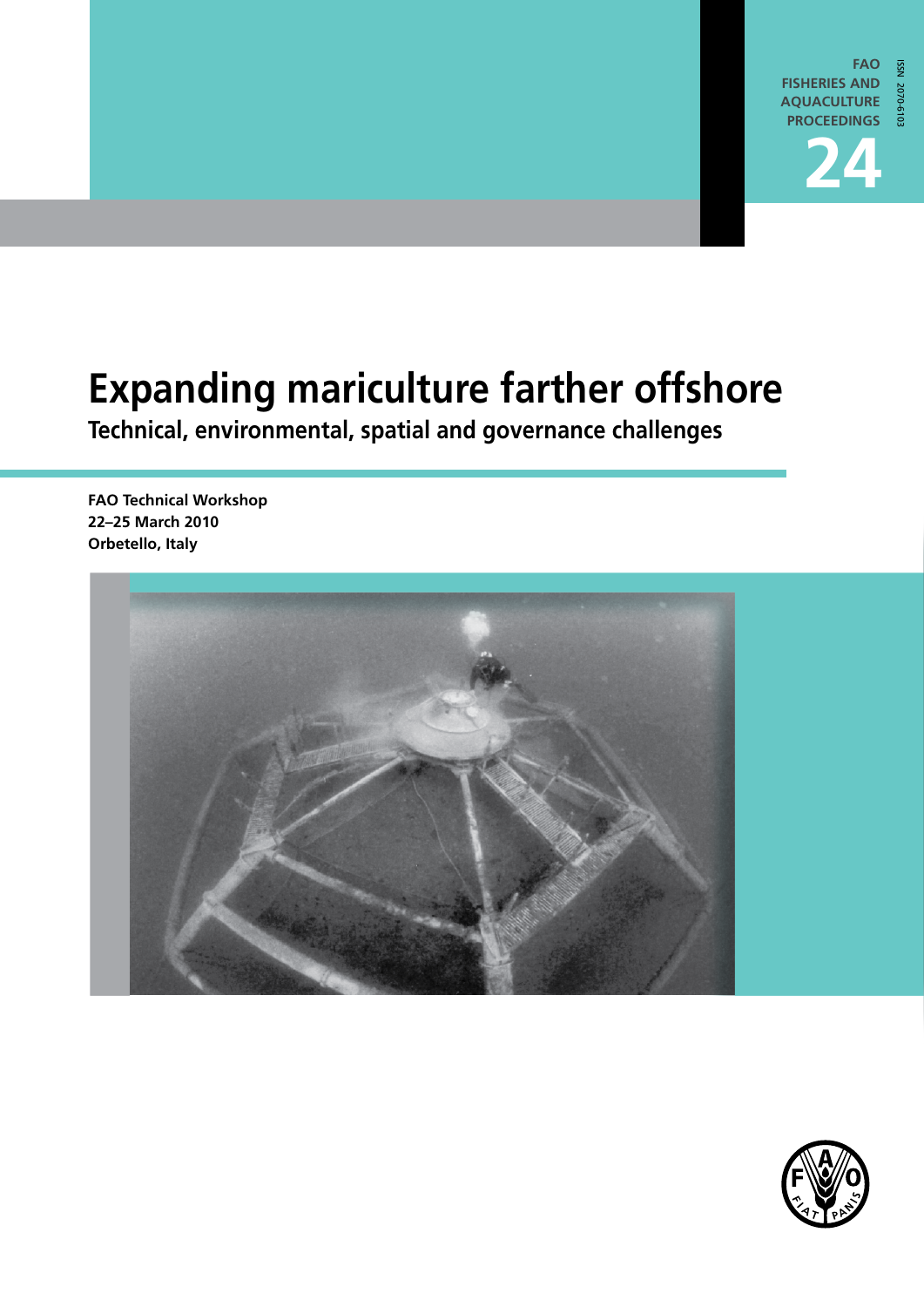*Cover photograph:* Fully submerged Sadco-Shelf E-Series sea cage with self-contained underwater feeding system (Courtesy of Sadco Shelf Ltd).

#### Copies of FAO publications can be requested from:

SALES AND MARKETING GROUP Office of Knowledge Exchange, Research and Extension Food and Agriculture Organization of the United Nations Viale delle Terme di Caracalla 00153 Rome, Italy

E-mail: publications-sales@fao.org Fax: +39 06 57053360 Web site: www.fao.org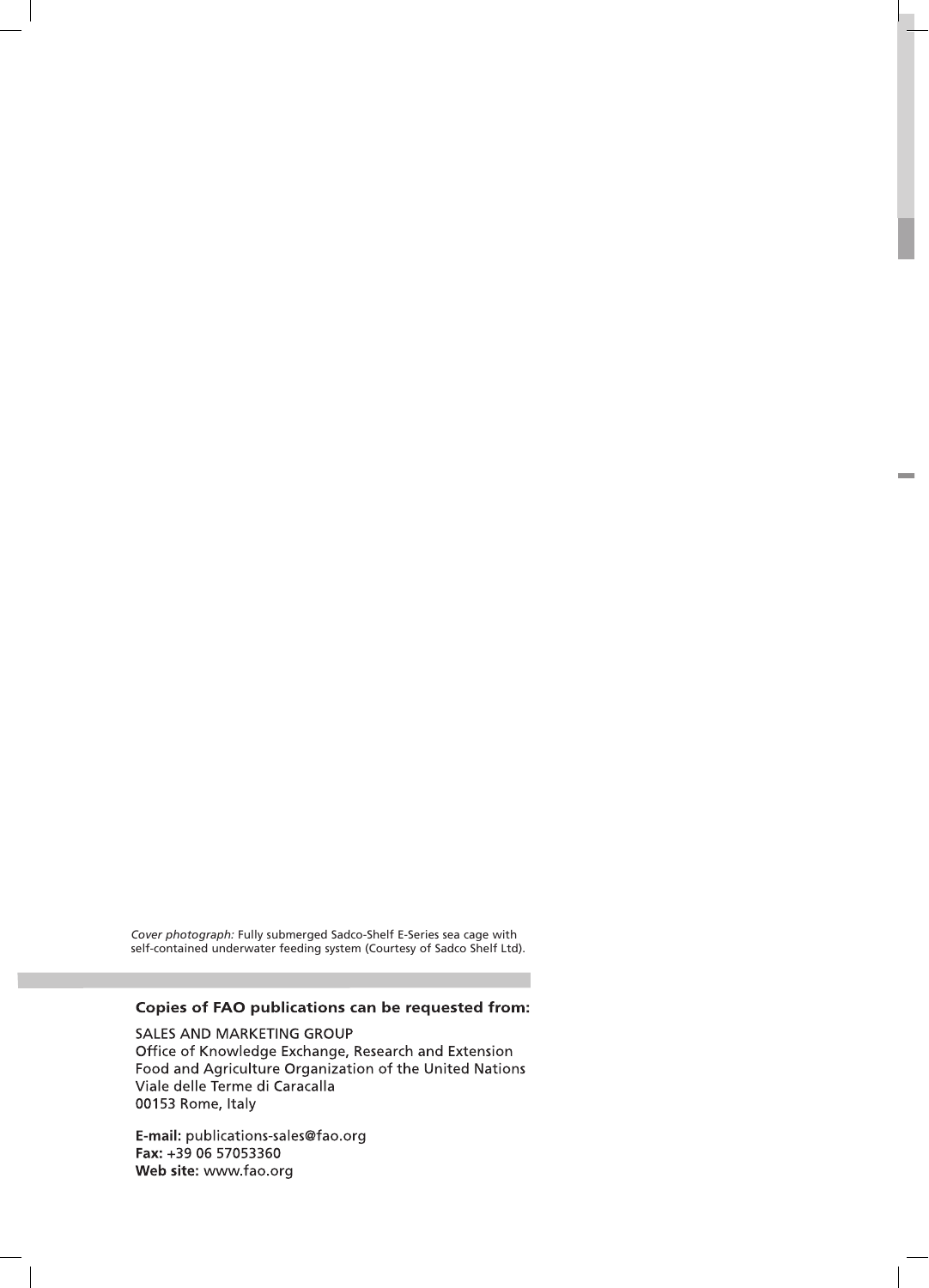**FAO FISHERIES and aquaculture PROCEEDINGS**

# **24**

## **Expanding mariculture farther offshore**

**Technical, environmental, spatial and governance challenges** 

**FAO Technical Workshop 22–25 March 2010 Orbetello, Italy**

Edited by

**Alessandro Lovatelli José Aguilar-Manjarrez Doris Soto** Aquaculture Branch FAO Fisheries and Aquaculture Department Rome, Italy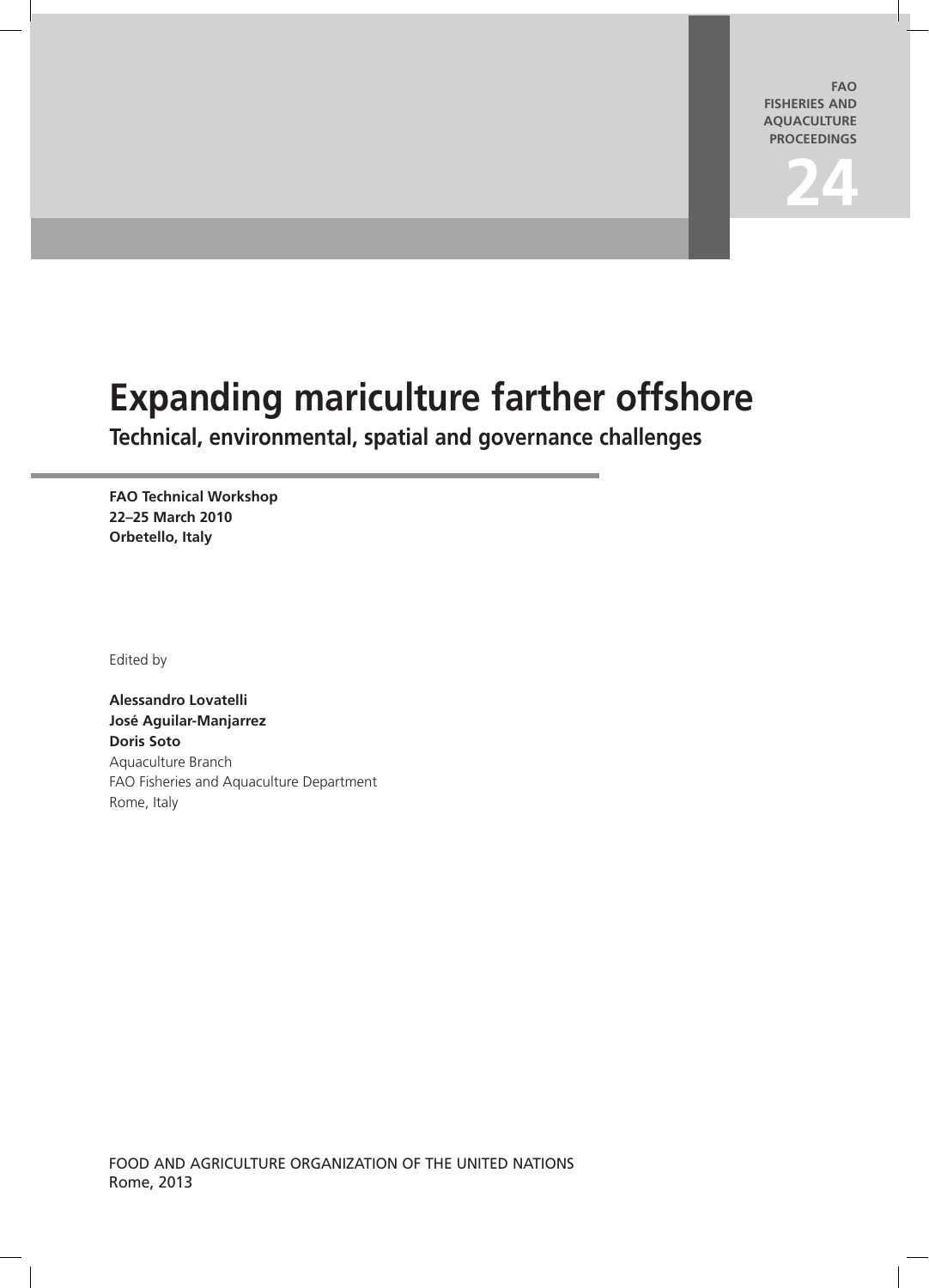The designations employed and the presentation of material in this information product do not imply the expression of any opinion whatsoever on the part of the Food and Agriculture Organization of the United Nations (FAO) concerning the legal or development status of any country, territory, city or area or of its authorities, or concerning the delimitation of its frontiers or boundaries. The mention of specific companies or products of manufacturers, whether or not these have been patented, does not imply that these have been endorsed or recommended by FAO in preference to others of a similar nature that are not mentioned.

The views expressed in this information product are those of the author(s) and do not necessarily reflect the views or policies of FAO.

ISBN 978-92-5-107381-0 (print) E-ISBN 978-92-5-107901-0 (PDF)

#### © FAO, 2013

FAO encourages the use, reproduction and dissemination of material in this information product. Except where otherwise indicated, material may be copied, downloaded and printed for private study, research and teaching purposes, or for use in non-commercial products or services, provided that appropriate acknowledgement of FAO as the source and copyright holder is given and that FAO's endorsement of users' views, products or services is not implied in any way.

All requests for translation and adaptation rights, and for resale and other commercial use rights should be made via www.fao.org/contact-us/licencerequest or addressed to copyright@fao.org.

FAO information products are available on the FAO website (www.fao.org/ publications) and can be purchased through publications-sales@fao.org.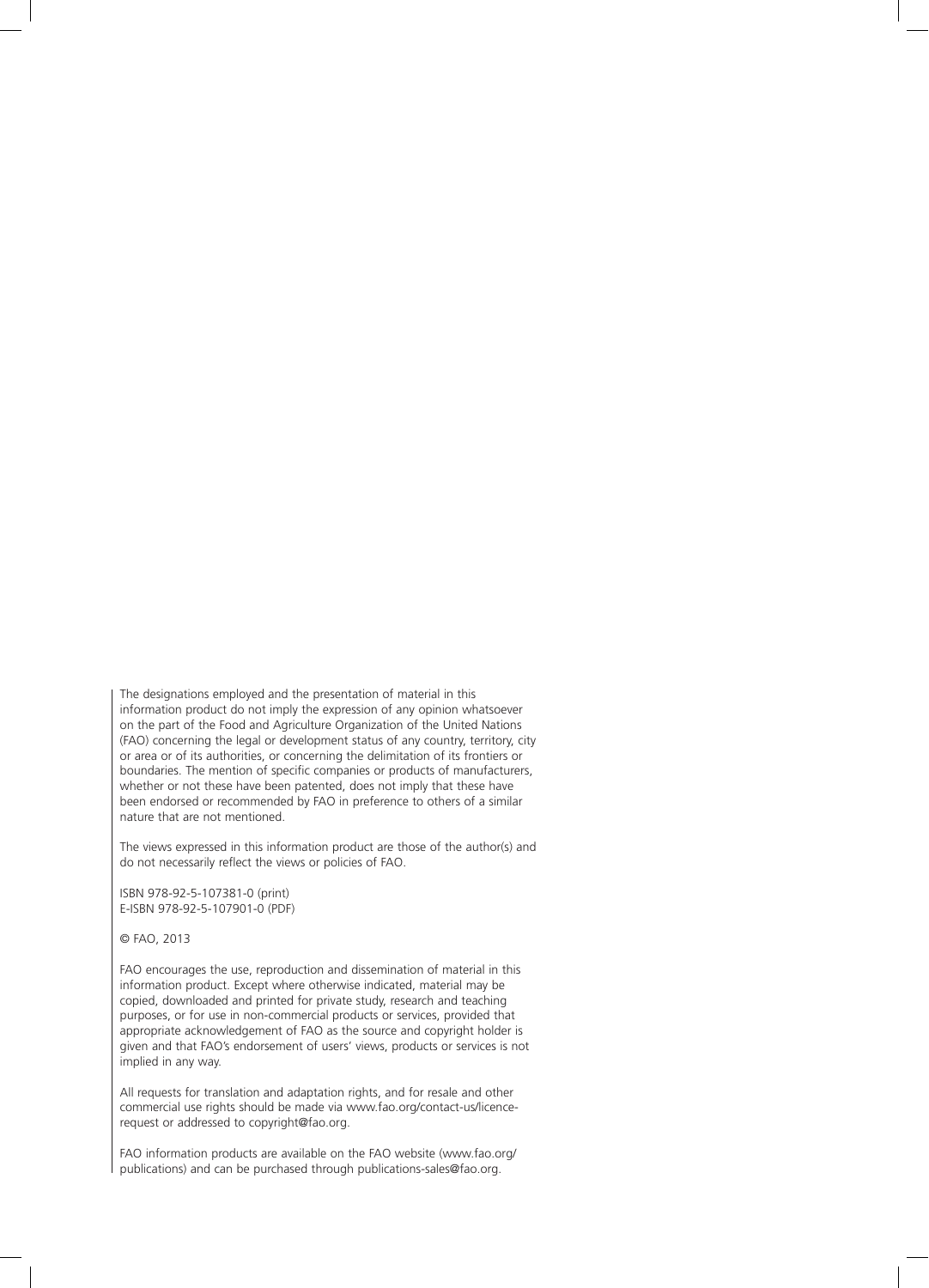#### **Preparation of this document**

This publication is the proceedings of the Food and Agriculture Organization of the United Nations (FAO) expert technical workshop on "Expanding mariculture farther offshore: technical, environmental, spatial and governance challenges", held in Orbetello, Italy, from 22 to 25 March 2010 and organized by the Aquaculture Branch of the Fisheries and Aquaculture Department.

The workshop was attended by 13 internationally renowned experts from eight countries (Canada, Chile, Denmark, Israel, Italy, New Zealand, Norway, the United States of America), representing the private sector, industry, academia, government, research organizations, and eight staff members from FAO.

The focus of this workshop was to discuss the growing need to transfer land-based and nearshore aquaculture production systems farther from the coast as a result of the expected increases in human population, competition and access to land and sea along the coastal belt.

This initiative attempts to collect information on the potential for global mariculture development (off the coast and offshore) by considering technical, biological, spatial, environmental, socio-economic, legal and policy issues and to identify major opportunities and challenges to act upon at all levels for the industry to expand sustainably. Furthermore, it intends to respond to the needs of the FAO Members to ensure access to adequate information on the potential for off-the-coast and offshore aquaculture, as well as, the requirements to fulfil this potential in terms of governance, research, information, investment, capacity building, relevant policies and required strategies at national, regional and global level.

These proceedings are written for national authorities (e.g. governments, ministries, research institutions and the private sector) that are interested in promoting and supporting the development for off the coast and offshore aquaculture, and it attempts to provide a comprehensive review on the main issues specific to this subsector. Furthermore, the recommendations to FAO can also be very useful for consideration by the Committee on Fisheries (COFI) and its Sub-Committee on Aquaculture (SCA) in their deliberations on the increase in global aquaculture output to deliver nutritious food in a sustainable manner.

As an additional output derived from the workshop, the FAO Fisheries and Aquaculture Technical Paper No. 549 entitled "A global assessment of offshore mariculture potential from a spatial perspective" was prepared to provide estimates of quantitative spatial measures of the status and potential for offshore mariculture development. Applications of satellite data for enhanced operational aquaculture management are also described.

The workshop report has been edited by FAO. All the other reviews and case studies have been reproduced as submitted (on the accompanying CD–ROM).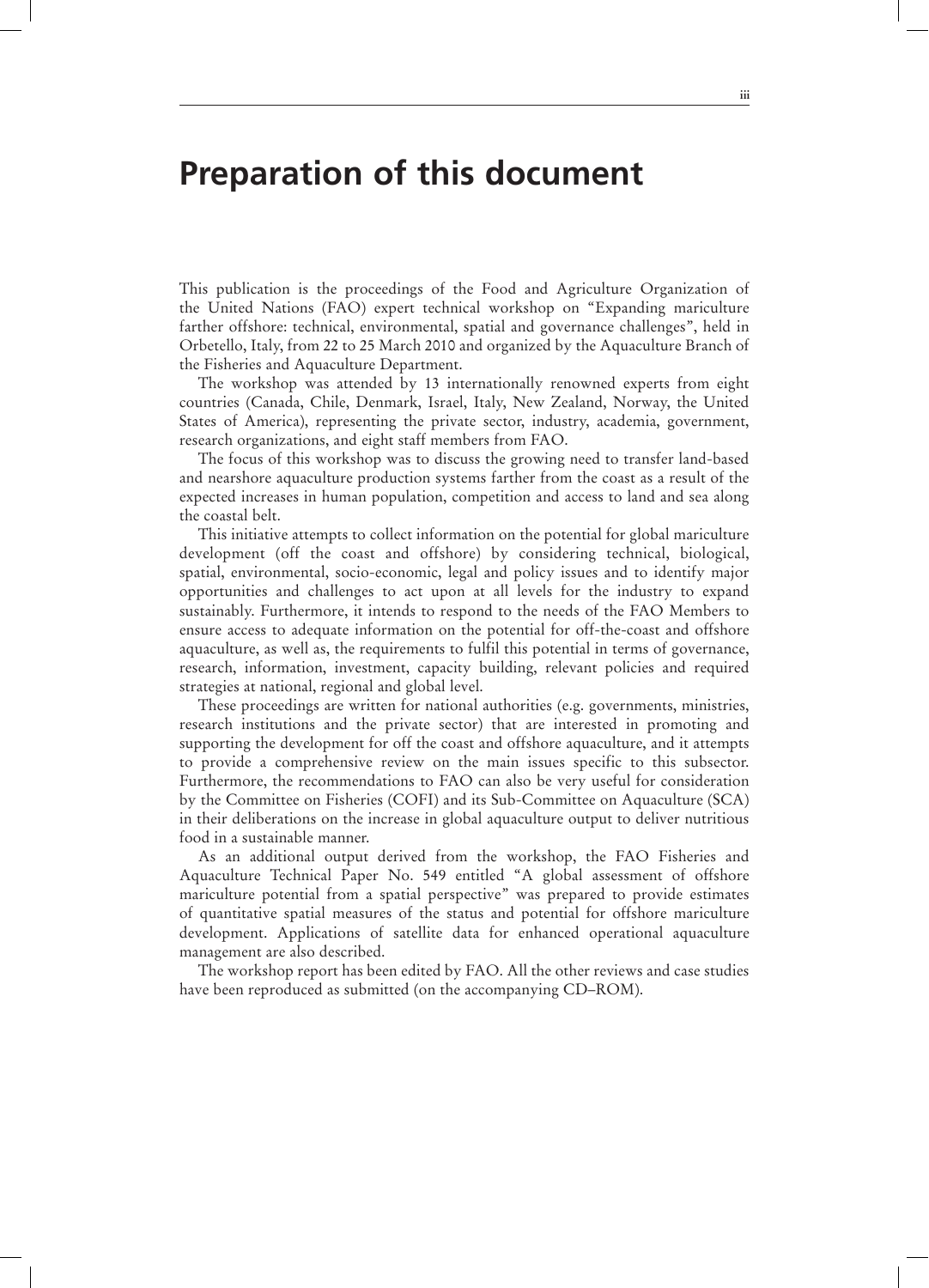#### **Abstract**

This document contains the proceedings of the technical workshop entitled "Expanding mariculture: technical, environmental, spatial and governance challenges", held from 22 to 25 March 2010, in Orbetello, Italy, and organized by the Aquaculture Branch of the Fisheries and Aquaculture Department of the Food and Agriculture Organization of the United Nations (FAO).

The objective of this workshop was to discuss the growing need to increasingly transfer land-based and coastal aquaculture production systems farther off the coast and provide recommendations for action to FAO, governments and the private sector. The workshop experts proposed general "operational criteria" for defining mariculture activities in three broad categories: (i) coastal mariculture, (ii) off the coast mariculture and (iii) offshore mariculture.

Offshore mariculture is likely to offer significant opportunities for food production and development to many coastal countries, especially in regions where the availability of land, nearshore space and freshwater are limited resources. Mariculture is also recognized as a relevant producer of the protein that the global population will need in the coming decades.

It is likely that species with the highest production today, such as salmon, will initially drive the development of offshore mariculture. Nevertheless, the workshop agreed that additional efforts are necessary to define optimal species and improve efforts in the development and transfer of technologies that can facilitate offshore mariculture development. The workshop discussions and reviews indicate large potential for the development of offshore mariculture although more detailed assessments are needed to determine the regions and countries that are most promising for development. It is also recommended that efforts be increased to farm lower trophic levels species and optimize feeds and feeding in order to minimize ecosystems impacts and ensure long-term sustainability. Similarly, risk assessments and/or environmental impact assessment and monitoring must always be in place before establishing offshore farms, and permanent environmental monitoring must be ensured.

All coastal nations should be prepared to engage actively in developing the technological, legal and financial frameworks needed to support the future development of offshore mariculture to meet global food needs. The workshop report highlights the major opportunities and challenges for a sustainable mariculture industry to grow and further expand off the coast. In particular, the workshop recommended that FAO should provide a forum through which the potential importance of the sea in future food production can be communicated to the public and specific groups of stakeholders and to support its Members and industry in the development needed to expand mariculture to offshore locations.

The proceedings include the workshop report and an the accompanying CD–ROM containing six reviews covering technical, environmental, economic and marketing, policy and governance issues, and two case studies on highfin amberjack (*Seriola rivoliana*) offshore farming in Hawaii (the United States of America) and one on salmon farming in Chile.

**Lovatelli, A., Aguilar-Manjarrez, J. & Soto, D., eds.** 2013. *Expanding mariculture farther offshore: technical, environmental, spatial and governance challenges. FAO Technical Workshop, 22–25 March 2010, Orbetello, Italy*. FAO Fisheries and Aquaculture Proceedings No. 24. Rome, FAO. 73 pp. Includes a CD–ROM containing the full document (314 pp.).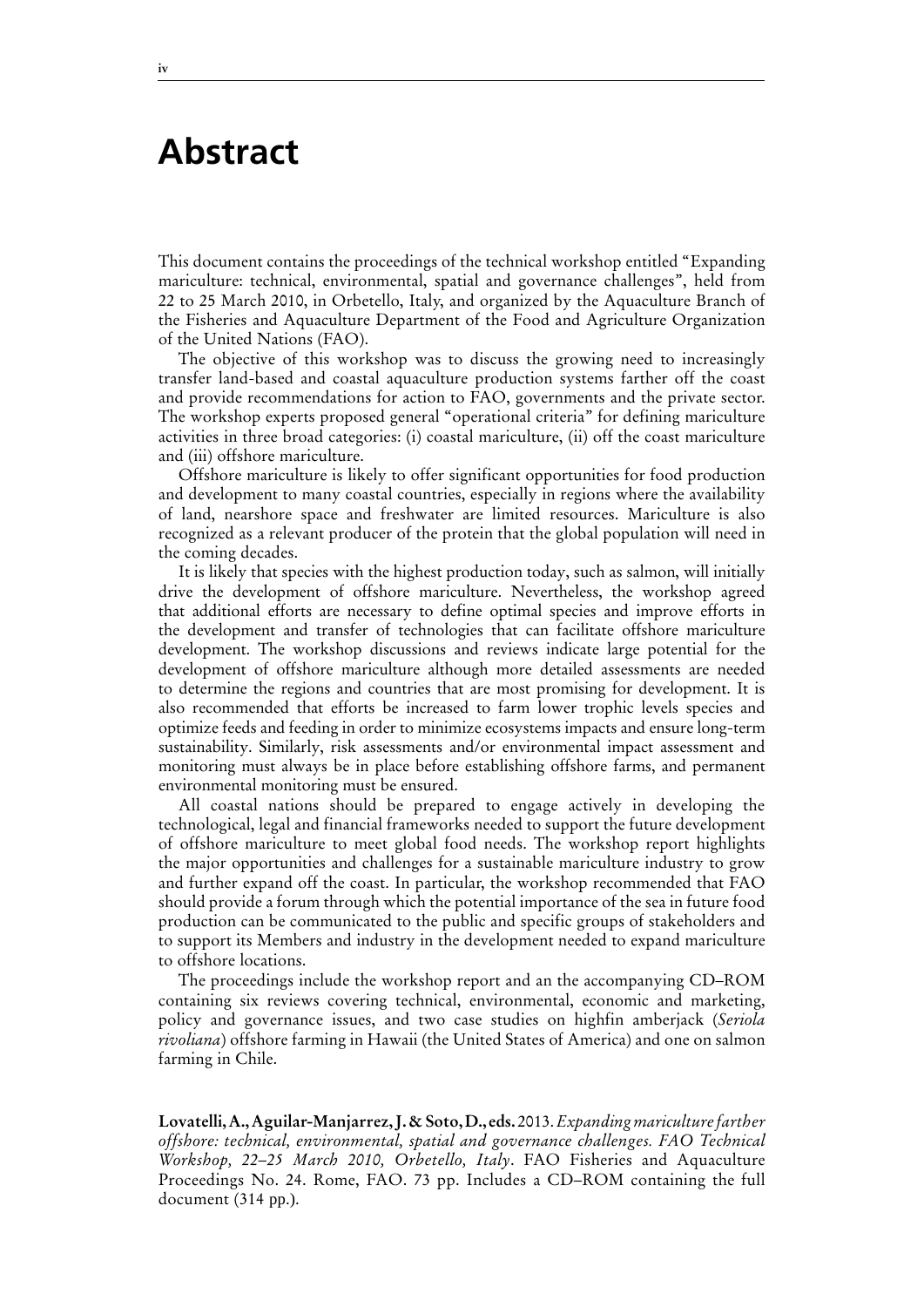### **Contents**

| Preparation of this document<br>Abstract                                                                                                                                                            | $\dddot{1}$<br>iv                                   |
|-----------------------------------------------------------------------------------------------------------------------------------------------------------------------------------------------------|-----------------------------------------------------|
| Acknowledgements<br>Abbreviations and acronyms                                                                                                                                                      | $\overline{\mathrm{vi}}$<br>$\overline{\text{vii}}$ |
| <b>Genesis of the workshop</b>                                                                                                                                                                      | 1                                                   |
| Workshop report                                                                                                                                                                                     | 3                                                   |
| Annex 1 – Expanding mariculture farther offshore                                                                                                                                                    | 12                                                  |
| Annex 2 - Workshop agenda                                                                                                                                                                           | 61                                                  |
| Annex 3 – List of participants                                                                                                                                                                      | 63                                                  |
| Annex 4 - Profiles of experts                                                                                                                                                                       | 65                                                  |
| Annex 5 - Group photograph                                                                                                                                                                          | 73                                                  |
| THE FOLLOWING REVIEWS ARE AVAILABLE ON THE ACCOMPANYING CD-ROM                                                                                                                                      |                                                     |
| A review of opportunities, technical constraints and future needs of<br>offshore mariculture – temperate waters<br><b>JOHN FORSTER</b>                                                              | 77                                                  |
| A review on technical constraints, opportunities and needs to ensure<br>the development of the mariculture sector worldwide – tropical zone<br><b>ANDREW G. JEFFS</b>                               | 101                                                 |
| Sustainable development of marine aquaculture off-the-coast and<br>offshore - a review of environmental and ecosystem issues and future<br>needs in temperate zones<br><b>MARIANNE HOLMER</b>       | 135                                                 |
| Sustainable development of marine aquaculture off-the-coast and<br>offshore – a review of environmental and ecosystem issues and future<br>needs in tropical zones<br>DROR L. ANGEL AND DOR EDELIST | 173                                                 |
| The development of offshore aquaculture: an economic perspective<br><b>GUNNAR KNAPP</b>                                                                                                             | 201                                                 |
| Governance in marine aquaculture: the legal dimension<br>DAVID R. PERCY, NATHANAEL HISHAMUNDA AND BLAISE KUEMLANGAN                                                                                 | 245                                                 |
| Kona Blue Water Farms case study: permiting, operations, marketing,<br>environmental impacts, and impediments to expansion of global open<br>ocean mariculture<br><b>NEIL ANTHONY SIMS</b>          | 263                                                 |
| Challenges for developing emerging economies to engage in off-the-<br>coast and offshore aquaculture: the perspective from a case study<br><b>ADOLFO ALVIAL</b>                                     | 297                                                 |

**v**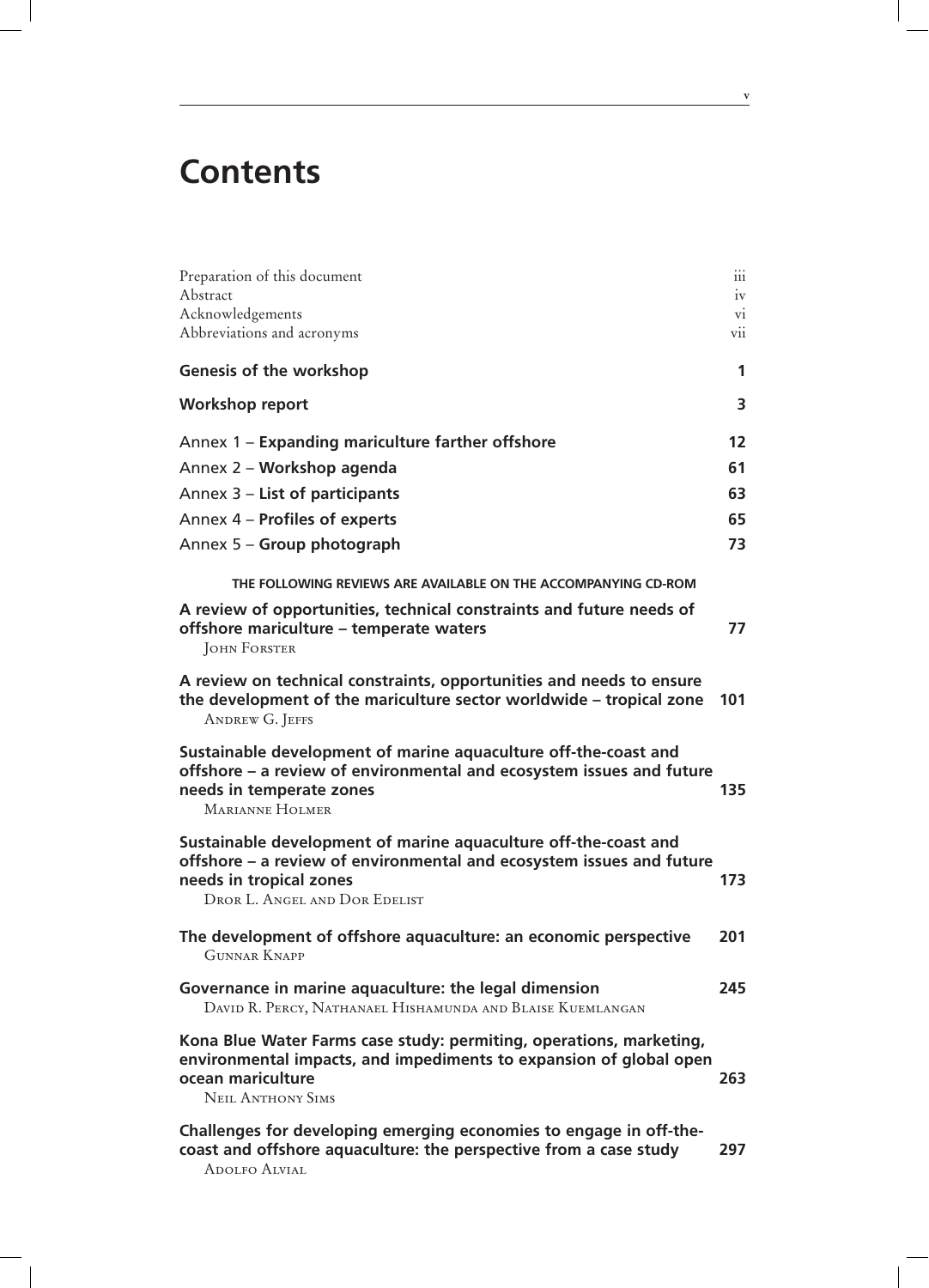### **Acknowledgements**

Sincere thanks are due to Adolfo Alvial (Adolfo Alvial Asesorías, Chile), Dror L. Angel (University of Haifa, Israel), John Forster (Forster Consulting Inc, the United States of America), Nathanael Hishamunda (FAO Aquaculture Branch, Rome, Italy), Marianne Holmer (University of Southern Denmark, Denmark), Andrew G. Jeffs (University of Auckland, New Zealand), James McDaid Kapetsky (Wilmington, North Carolina, the United States of America), Gunnar Knapp (University of Alaska Anchorage, the United States of America), Blaise Kuemlangan (FAO Development Law Service, Rome, Italy), David R. Percy (University of Alberta, Canada), and Neil Anthony Sims (Kampachi Farms LLc, the United States of America) for the preparation of the technical reviews and case studies included in these proceedings.

Special thanks go to Yngvar Olsen (Norwegian University of Science and Technology, Norway) for chairing the workshop and for leading the preparation of the workshop report.

Many thanks are also due to Enrica Franchi (University of Siena, Italy) for hosting the workshop at the Lagoon Ecology, Fisheries and Aquaculture Laboratory of the University of Siena, and to Francesco Cardia (FAO/KSA Programme, Saudi Arabia) and Piergiorgio Stipa (FAO consultant, Rome, Italy) for their valuable logistical support and technical contributions during the entire event.

Marianne Guyonnet (FAO Statistics and Information Branch, Rome, Italy) supervised the publication of this document. The document page layout was prepared by José Luis Castilla Civit (FAO consultant, Rome, Italy).

This activity was funded by the FAO/Multi-donor Partnership Programme (FMPP) 2009: Implementation of the Code of Conduct for Responsible Fisheries and associated instruments.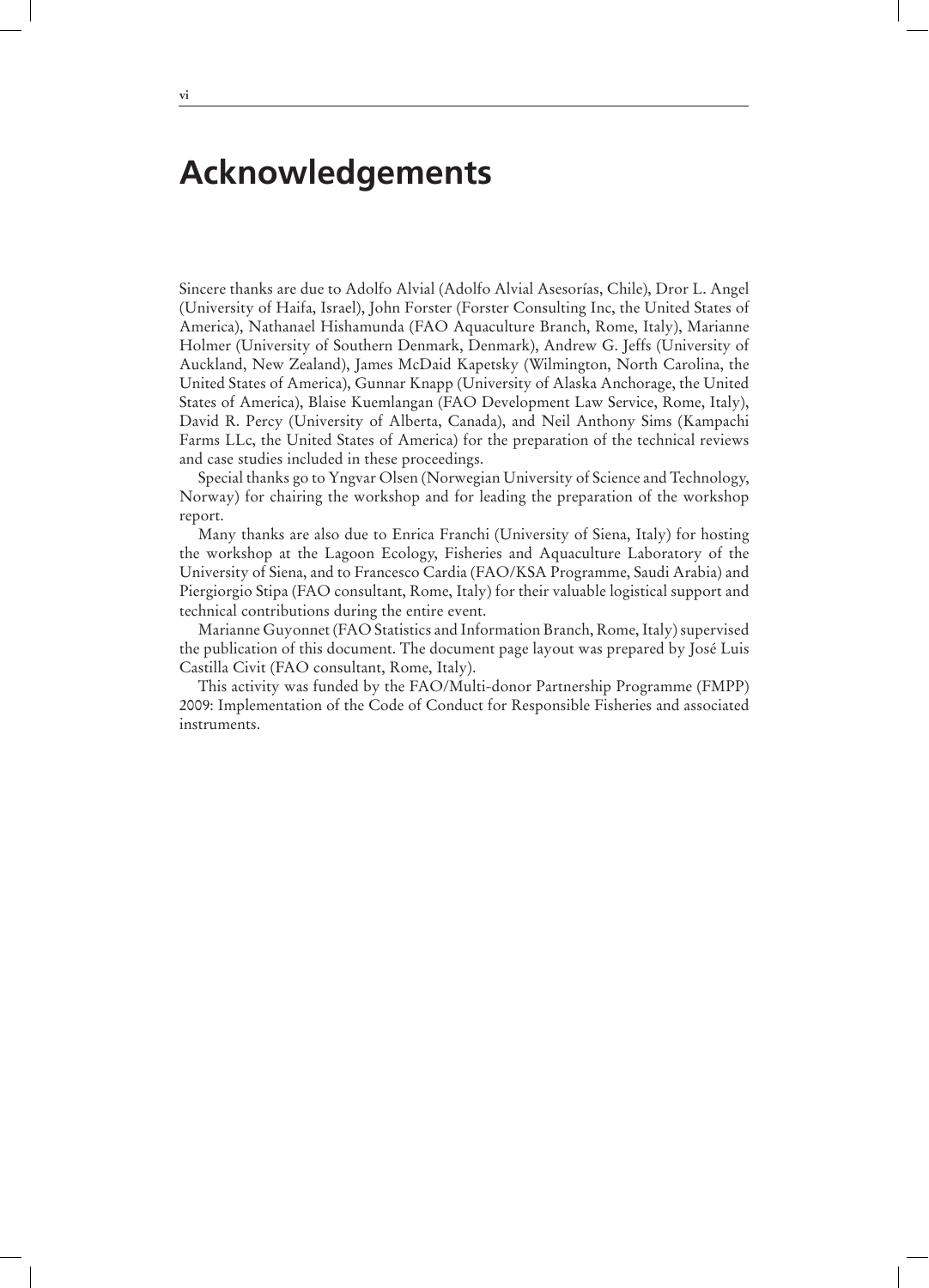### **Abbreviations and acronyms**

| AAA          | adequate areas for aquaculture                                  |
|--------------|-----------------------------------------------------------------|
| <b>ABNJ</b>  | areas beyond national jurisdiction                              |
| <b>ACOE</b>  | Army Corps of Engineers                                         |
| ADP          | Aquaculture Development Program                                 |
| AMBI         | <b>AZTI's Marine Biotic Index</b>                               |
| <b>CCRF</b>  | Code of Conduct for Responsible Fisheries                       |
| <b>CDUA</b>  | conservation district use application                           |
| <b>CDUP</b>  | conservation district use permit                                |
| <b>CITES</b> | Convention on International Trade in Endangered Species of Wild |
|              | Fauna and Flora                                                 |
| <b>CMBB</b>  | Center for Marine Biotechnology and Biomedicine                 |
| COFI         | Committee on Fisheries                                          |
| <b>CRAB</b>  | collective research on aquaculture biofouling                   |
| <b>CWB</b>   | Clean Water Branch                                              |
| CZM          | coastal zone management                                         |
| DA           | Department of the Army                                          |
| DAR          | Division of Aquatic Resources                                   |
| <b>DBOR</b>  | Division of Boating and Ocean Recreation                        |
| <b>DLNR</b>  | Department of Land and Natural Resources                        |
| <b>DOA</b>   | Department of Agriculture                                       |
| <b>DOH</b>   | Department of Health                                            |
| EA           | environmental assessment                                        |
| EAA          | ecosystem approach to aquaculture                               |
| <b>EATIP</b> | European Aquaculture Technology and Innovation Platform         |
| <b>ECASA</b> | Ecosystem Approach to Sustainable Aquaculture                   |
| ED           | environmental declaration                                       |
| EEZ          | exclusive economic zone                                         |
| EIA          | environmental impact assessment                                 |
| <b>EPA</b>   | <b>Environmental Protection Authority</b>                       |
| EU           | European Union                                                  |
| FAA          | Federal Aviation Authority                                      |
| FAD          | fish aggregating device                                         |
| FAO          | Food and Agriculture Organization of the United Nations         |
| FCR          | feed conversion ratio                                           |
| <b>FDA</b>   | Food and Drug Administration (United States of America)         |
| FIFO         | fısh-ın fısh-out ratıo                                          |
| <b>FIRA</b>  | Aquaculture Branch (FAO)                                        |
| FOB          | freight on board                                                |
| <b>FONSI</b> | finding of no significant impact                                |
| FOSI         | finding of significant impact                                   |
| <b>FWW</b>   | Food and Water Watch                                            |
| <b>GHGs</b>  | greenhouse gases                                                |
| <b>GIS</b>   | geographic information system                                   |
| <b>GMO</b>   |                                                                 |
|              | genetically modified organism                                   |
| <b>GPS</b>   | Global Positioning System                                       |
| <b>HAB</b>   | harmful algae bloom                                             |
| <b>HDPE</b>  | high density polyethylene                                       |
| HIHWNMS      | Hawaiian Islands Humpback Whale National Marine Sanctuary       |
| <b>HIMB</b>  | Hawaii Institute of Marine Biology                              |
| HOARP        | Hawaii Offshore Aquaculture Research Project                    |